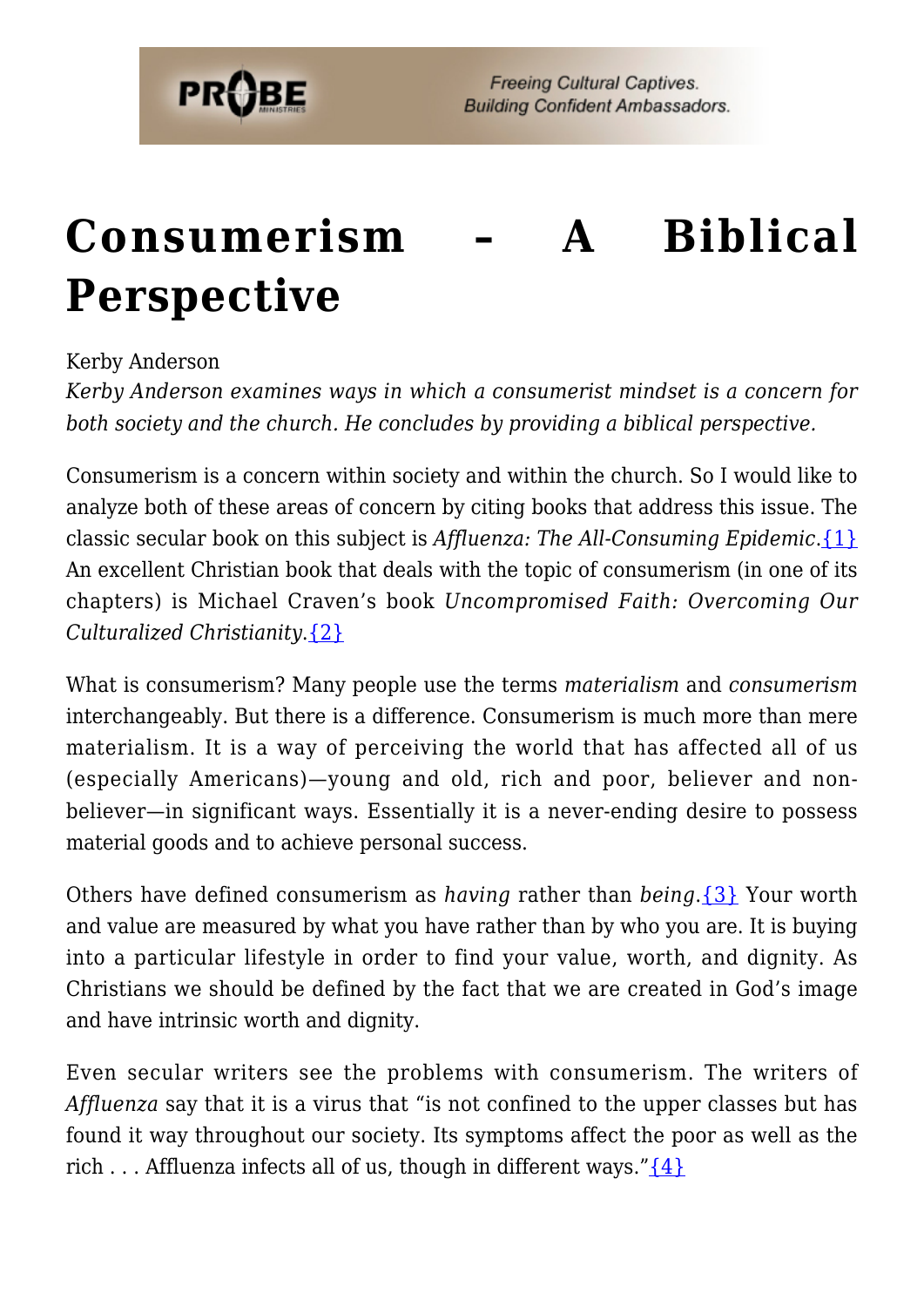

The authors go on to say that "the *Affluenza* epidemic is rooted in the obsessive, almost religious quest for economic expansion that has become the core principle of what is called the American dream." $\{5\}$ 

*Affluenza* is rooted in a number of key concepts. First, it is rooted in the belief that the measure of national progress can be measured by the gross domestic product. Second, it is rooted in the idea that each generation must do better economically than the previous generation.

The consequences of this are devastating to both the nation and individuals. We are living in a time when the economic realities should be restraining spending (both as a nation and as individuals). Instead, we have corporately and individually pursued a lifestyle of "buy now and pay later" in order to expand economically. As we have discussed in previous articles, this philosophy has not served us well.

In an attempt to find happiness and contentment by pursuing "the good life," Americans have instead found it empty. Consumerism seems to promise fulfillment, but alas, it is merely an illusion. Consumerism does not satisfy.

#### **Inverted Values and Changing Attitudes**

Anyone looking at some of the social statistics for the U.S. might conclude that our priorities are out of whack. For example, we spend more on shoes, jewelry, and watches than on higher education. We spend much more on auto maintenance than on religious and welfare activities. And three times as many Americans buy Christmas presents for their pets than buy a present for their neighbors[.{6}](#page-7-5)

Debt and waste also show skewed priorities. More Americans have declared personal bankruptcy than graduated from college. Our annual production of solid waste would fill a convoy of garbage trucks stretching halfway to the moon. We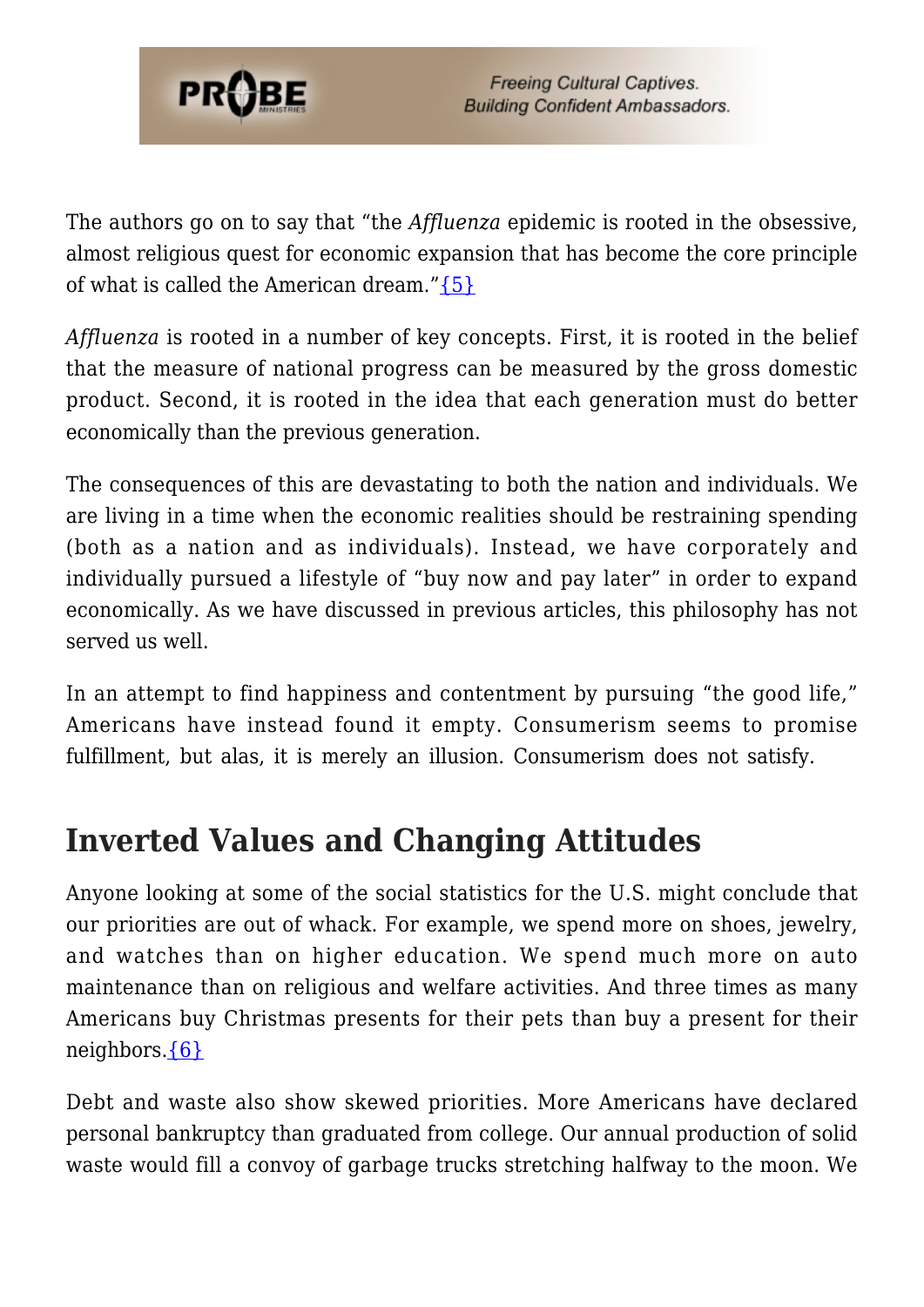

have twice as many shopping centers as high schools.  $\{7\}$ 

Americans seem to be working themselves to death in order to pay for everything they own or want to buy. We now work more hours each year than do the citizens of any other industrial country, including Japan. And according to Department of Labor statistics, full-time American workers are putting in one hundred sixty hours more (essentially one month more) than they did in 1969.[{8}](#page-7-7) And ninetyfive percent of our workers say the wish they could spend more time with their families.[{9}](#page-7-8)

Americans do recognize the problem and are trying to simplify their lives. A poll by the Center for a New American Dream showed a change in attitudes and action. The poll revealed that eighty-five percent of Americans think our priorities are out of whack. For example, nearly nine in ten (eighty-eight percent) said American society is too materialistic. They also found that most Americans (ninety-three percent) feel we are too focused on working and making money. They also believed (ninety-one percent) that we buy and consume more than we need. More than half of Americans (fifty-two percent) said they have too much  $debt.$   $\{10\}$ 

The poll found that many Americans were taking steps to work less, even if that meant reducing their consuming. Nearly half of Americans (forty-eight percent) say they voluntarily made changes in their life in order to get more time and have a less stressful life. This increase in the number of self-proclaimed "downshifters" suggests the beginning of a national change in priorities.

Perhaps Americans are coming to the realization that more consumer goods don't make them happy. Think back to the year 1957. That was the year that the program *Leave it to Beaver* premiered on television. It was also the year that the Russians shot Sputnik into space. That was a long time ago.

But 1957 is significant for another reason. It was that year that Americans described themselves as "very happy" reached a plateau. $\{11\}$  Since then there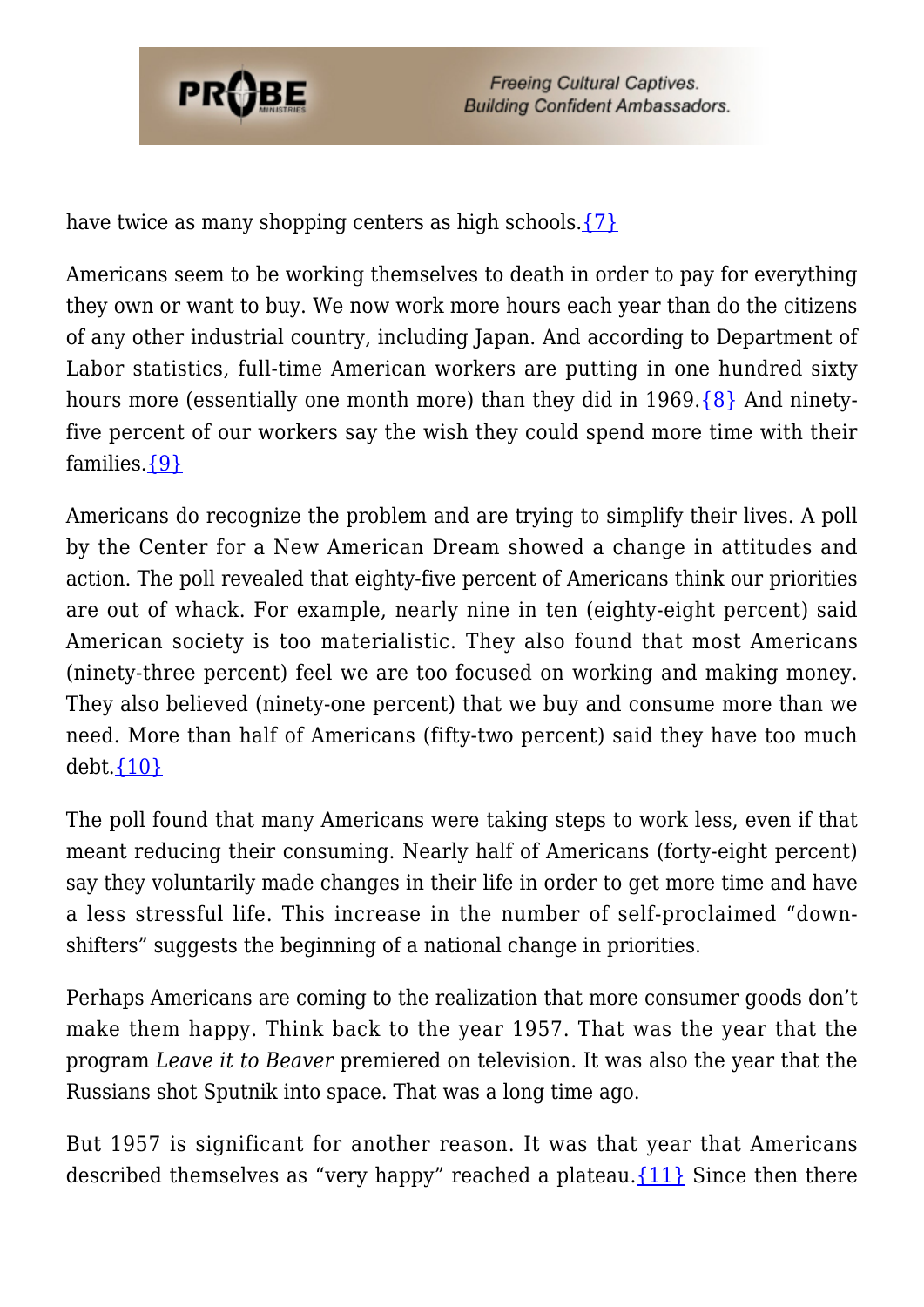

has been an ever declining percentage of Americans who describe themselves that way even though the size of the average home today is twice what it was in the 1950s and these homes are filled with consumer electronics someone back then could only dream about.

### **Undermining the Family and Church**

What has been the impact of consumerism? Michael Craven talks about how consumerism has undermined the family and the church.

The family has been adversely affected by the time pressures created by a consumer mentality. Family time used to be insulated to a degree from employment demands. That is no longer true. "We no longer hesitate to work weekends and evenings or to travel Sundays, for example, in order to make the Monday-morning meeting."[{12}](#page-7-11) As we have already mentioned, Americans are working more hours than ever before. The signal that is being sent throughout the corporate world is that you must be willing to sacrifice time with your family in order to get ahead. And that is exactly what is taking place.

Sociologists have concluded that "since 1969 the time American parents spend with their children has declined by 22 hours per week." $\{13\}$  Some have questioned this study because its estimate of the decline came from subtracting increased employment hours of parents from total waking hours. But I believe it makes the point that families are suffering from consumerism and this study parallels other studies that have looked at the decline in quality parent-child interaction at home.

The bottom line is this: Americans may talk about family values and quality time with their kids but their behavior demonstrates that they don't live those values. Frequently children and their needs are sacrificed on the altar of career success. The marketplace trumps family time more than we would like to think that is does.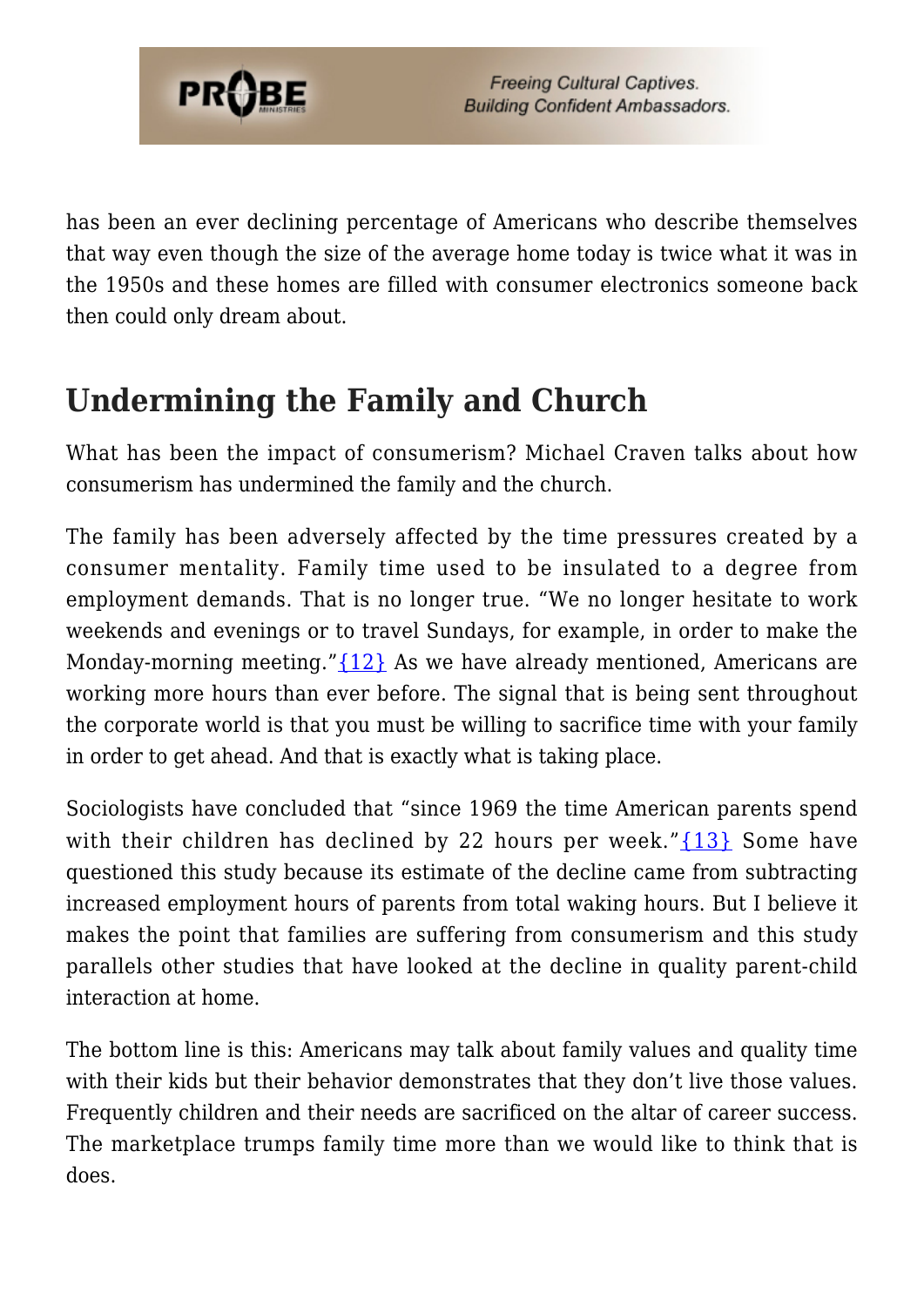

The church has also been undermined by consumerism. Busy lifestyles and time pressures crowd out church attendance. Weekly church attendance has reached an all-time low in America. And even for those who try to regularly attend church, attendance is sometimes hit-or-miss. Years ago I realized how difficult it was to teach a series in a Sunday School class because there was so little continuity in attendance from one week to the next.

Craven points out that those who are dissatisfied with a consumerist-created lifestyle turn to church for meaning and purpose. Unfortunately, they think that "by integrating a 'little religion' into their lives they will balance and perfect the lifestyle. Tragically, they do not realize it is not their lifestyle that is in need of salvation, it is their very souls." $\{14\}$ 

Consumerism also affects the way we go about the Christian life. Religious consumerists add spiritual disciplines to their life in the same way they approach work (as a task to be fulfilled with measurable goals). In the end, spiritual activity becomes one more item on a to-do list.

Craven reminds us that Jesus Christ is not to be treated as one good among many. Jesus Christ should be the supreme Good and the source of all life.

#### **Undermining the Community and Character**

What has been the impact of consumerism? Craven talks about how consumerism has undermined community and how it has also undermined virtue and character. "With the increased priority given to the marketplace, there follows a decreased commitment to neighbors, community, and connections to extended family; children are displaced in pursuit of opportunities, and familial priorities become subverted to company demands." $\{15\}$ 

This has an adverse impact on citizenship. People are no longer citizens but consumers. Citizens have duties and responsibilities to their fellow citizens.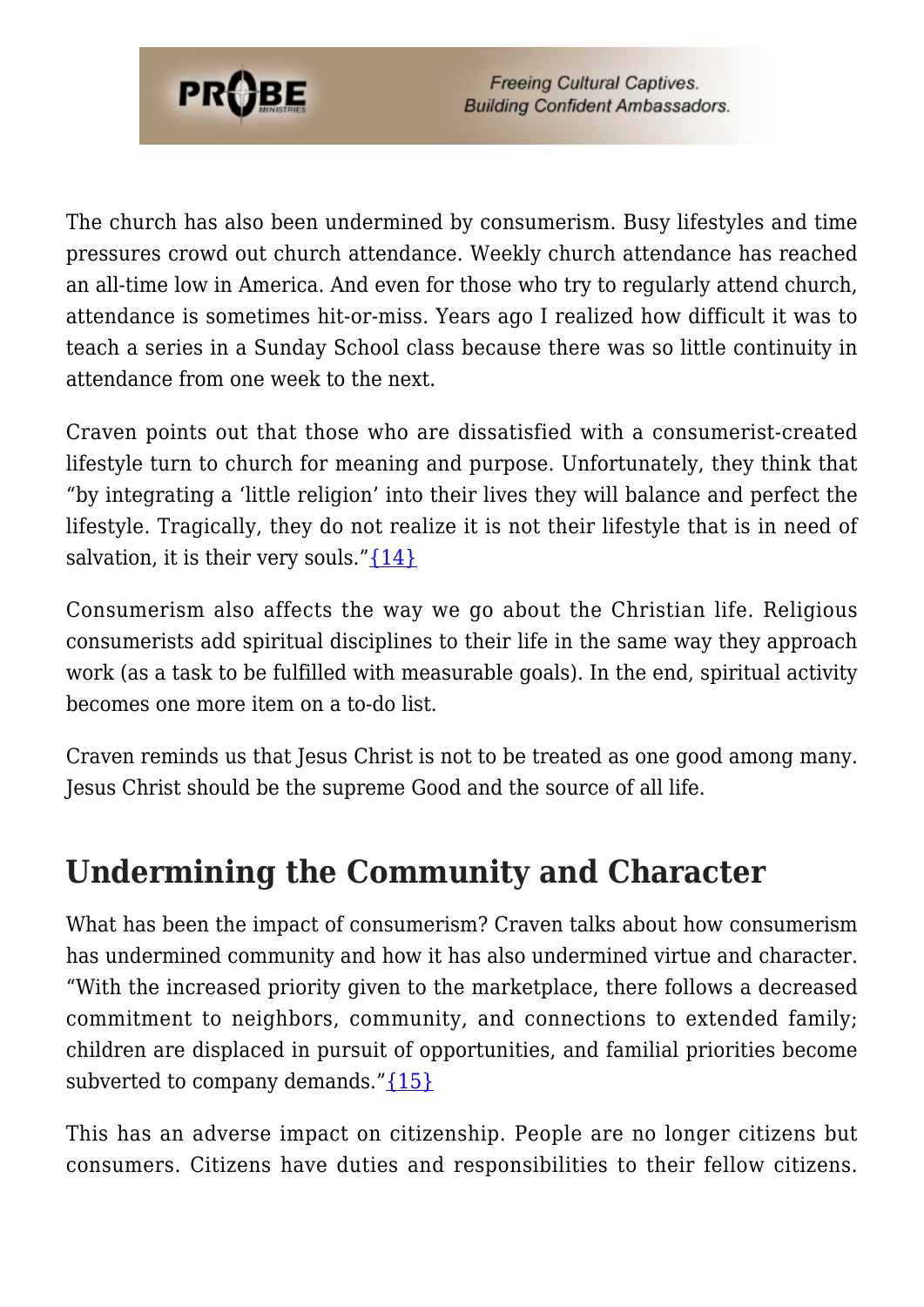

Consumers do not. They are merely partaking of what the consumer economy provides for them. Citizens care about others and their community. Consumers only care about what the society can provide to them.

Christian philosopher Francis Schaeffer predicted that as society moved from the "death of God" to what today we can call the "death of truth" there would only be two things left: "personal peace and personal prosperity." Schaeffer argued that once Americans accepted these values, they would sacrifice everything to protect their personal peace and affluence. $\{16\}$ 

Consumerism also undermines virtue and character. It "shifts the objective of human life away from cultivating virtue and character, knowing truth, and being content to an artificially constructed, idealized lifestyle that is continually reinforced through media, entertainment, and advertising." $\{17\}$ 

With this view of life, things become more important than people. Having is more important than being. And it is a lifestyle that pursues distraction (sports, entertainment, hobbies, etc.) almost in an effort to keep from thinking about the real world and its circumstances.

As we have already noted, consumerism does not satisfy. In fact, it can be argued that a consumerist mentality puts us in an emotional place where we are perpetually discontent. We are unable to rest in that which is good because we always want more. This is made even more difficult in our world where advertising images provide a seemingly endless series of choices that are promoted to us as necessary in order to achieve the perfect life.

Michael Craven points out that when Christians talk about being content, this is often ridiculed as being willing to "settle for less" and even condemned as "lazy, defeatist, and even irresponsible." ${18}$  Instead we are spurred on by talk of "doing all things to the glory of God" which can be used to justify a consumerist mentality.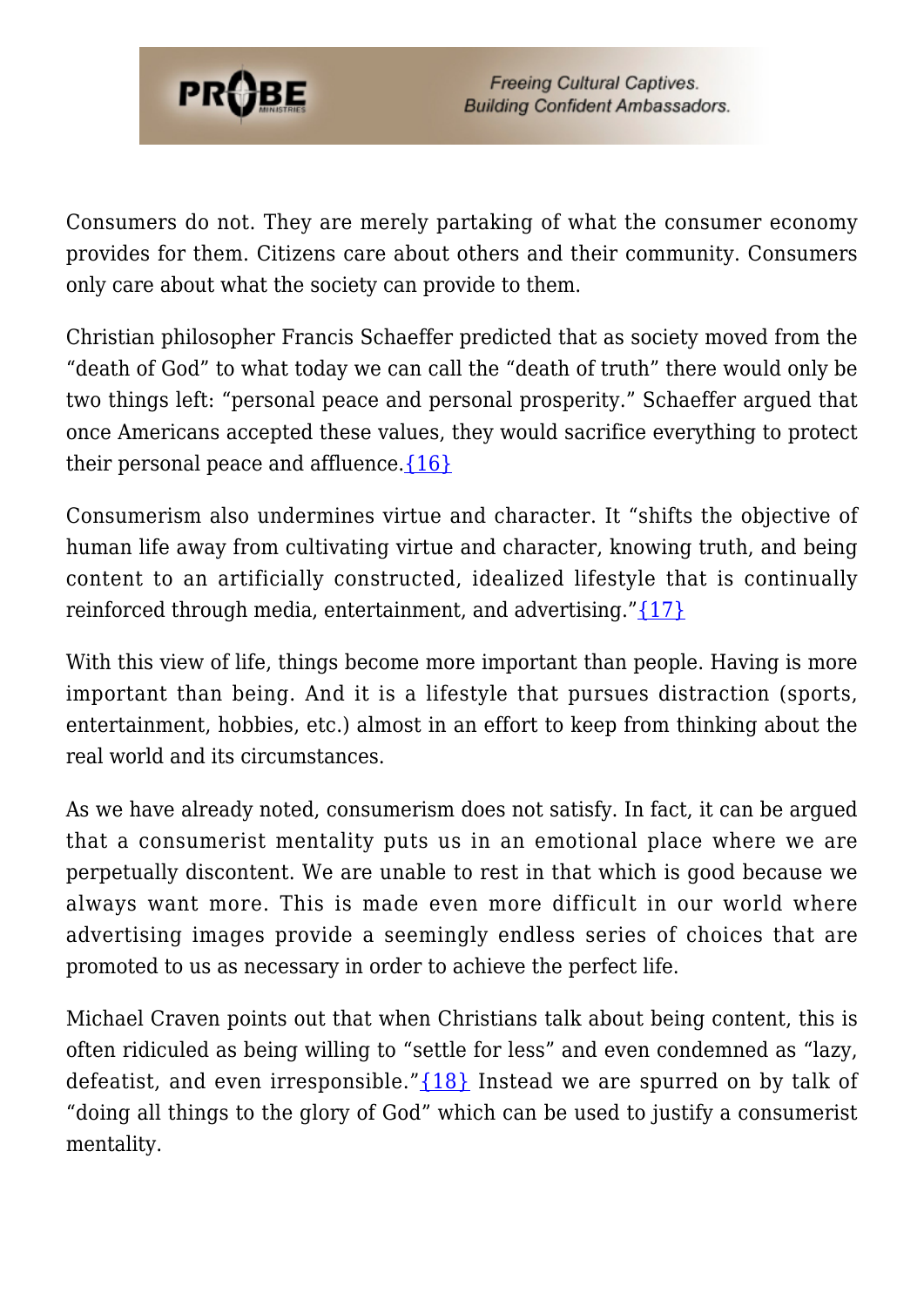

## **A Biblical Perspective on Materialism and Consumerism**

We live in a culture that encourages us to buy more and more. No longer are we encouraged to live within our means. We are tempted to buy more than just the necessities and tempted to spend more on luxuries. The Bible warns us about this. Proverbs 21:17 says, "He who loves pleasure will become a poor man; He who loves wine and oil will not become rich."

In our lifetimes we have lots of money that flows through our hands, and we need to make wiser choices. Consider that a person who makes just \$25,000 a year will in his lifetime have a million dollars pass through his hands. The median family income in America is twice that. That means that two million dollars will pass through the average American family's hands.

A tragic aspect of consumerism is that there is never enough. There is always the desire for more because each purchase only satisfies for short while. Then there is the need for more and more. Essentially, it is the law of diminishing returns. Economists use a more technical term—the law of diminishing marginal return. Simply put, the more we get, the less it satisfies and the more we want.

Once again the Bible warns us about this. Haggai 1:5-6 says, "Now therefore, thus says the Lord of hosts, 'Consider your ways! You have sown much, but harvest little; you eat, but there is not enough to be satisfied; you drink, but there is not enough to become drunk; you put on clothing, but no one is warm enough; and he who earns, earns wages to put into a purse with holes.'"

We should also be responsible citizens. A tragic consequence of consumerism is what it does to the average citizen. James Kunstler, author of *The Geography of Nowhere*, believes we have "mutated from citizens to consumers." He says that "consumers have no duties or responsibilities or obligations to their fellow consumers. Citizens do. They have the obligation to care about their fellow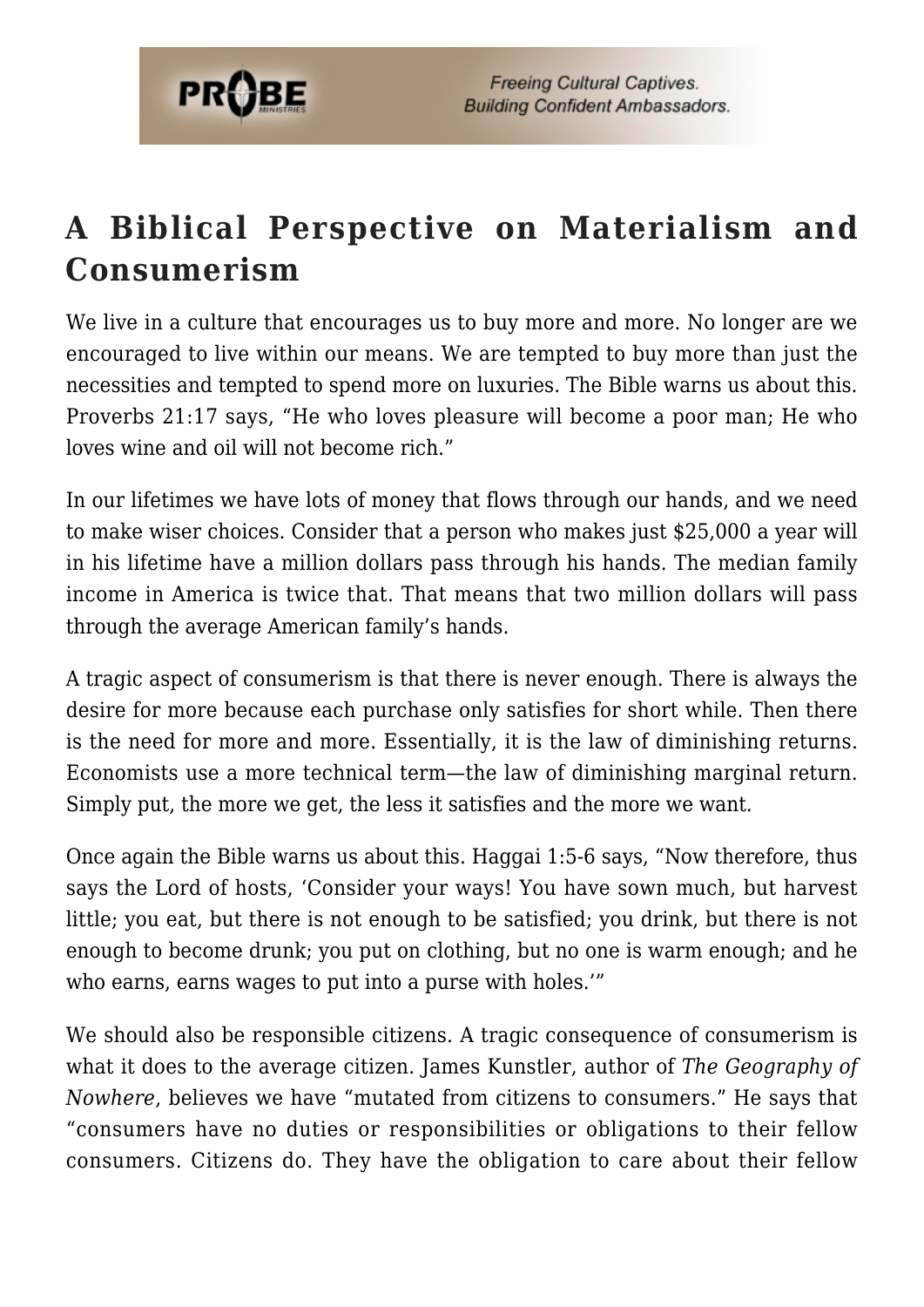

citizens and about the integrity of the town's environment and history." $\{19\}$ 

America was once a nation of joiners. Alexis de Tocqueville noted this in his book *Democracy in America*. Americans would join in all sorts of voluntary associations. But we seem to no longer be joiners but loners. Sure, there are still many people volunteering and giving their time. But much of this is "on the run" as we shuffle from place to place in our busy lives.

Christians are called to be the salt of the earth (Matthew 5:13) and the light of the world (Matthew 5:14-16). We are also called to be ambassadors for Christ (2 Corinthians 5:20). We must resist the temptations of consumerism that encourage us to focus on ourselves and withdraw from active involvement in society.

#### **Notes**

<span id="page-7-0"></span>1. John DeGraaf, David Wann, and Thomas Naylor, *Affluenza: The All-Consuming Epidemic*, 2nd ed. (San Francisco: Berrett-Koehler, 2005).

- <span id="page-7-1"></span>2. Michael Craven, *Uncompromised Faith: Overcoming Our Culturalized Christianity* (Colorado Springs, CO: NavPress, 2009).
- <span id="page-7-2"></span>3. Richard John Neuhaus, *Doing Well and Doing Good: The Challenge to the Christian Capitalist* (New York: Doubleday, 1992), 52-53.
- <span id="page-7-3"></span>4. *Affluenza*, xviii.
- <span id="page-7-4"></span>5. Ibid., 3.
- <span id="page-7-5"></span>6. U.S. Census Bureau, Statistical Abstract of the United States (Washington, DC: U.S. Government Printing Office, 2004-2005).
- <span id="page-7-6"></span>7. *Affluenza*, 4.
- <span id="page-7-7"></span>8. Ibid, 42.
- <span id="page-7-8"></span>9. Ibid., 4.
- <span id="page-7-9"></span>10. Center for a New American Dream, 2004 survey,
- [www.newdream.org/about/pdfs/PollRelease.pdf](http://www.newdream.org/about/pdfs/PollRelease.pdf).
- <span id="page-7-12"></span><span id="page-7-11"></span><span id="page-7-10"></span>11. David Myers, *The American Paradox* (New Haven, CT: Yale University Press, 2000), 136. 12. Craven, *Uncompromised Faith*, 79.